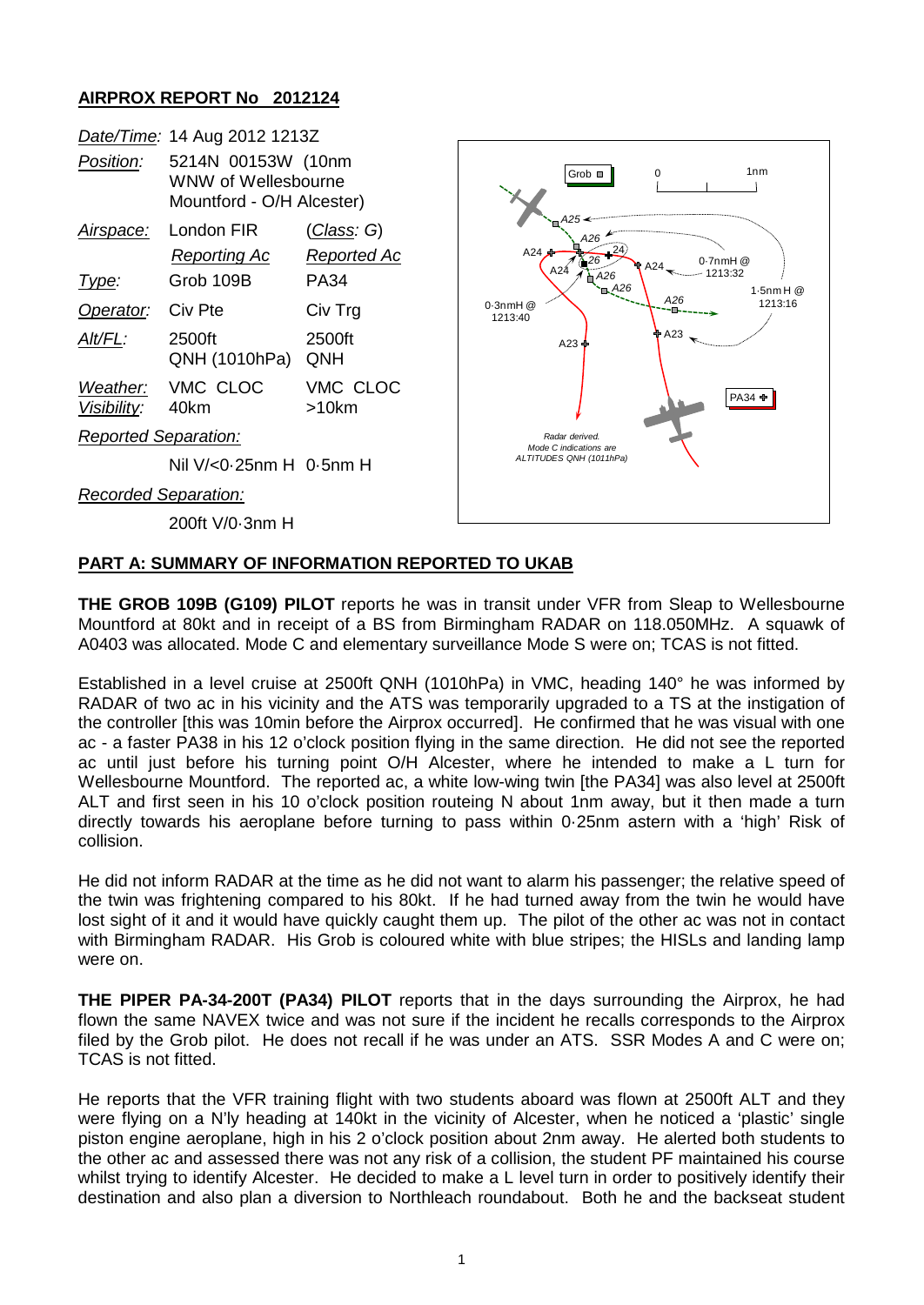maintained the traffic in sight, but 180° into the turn they realised that the pilot of the Grob, now in their 12 o'clock position, was taking some kind of avoiding action. As he had the Grob in sight at all times and the minimum separation was 0·5nm he did not feel either ac was in danger. Therefore, he did not deem it necessary to take avoiding action by asking the student to change his flight path. He might have turned away following the other pilot's actions; however, neither he nor his students are sure on this point. He assessed the Risk as 'none'.

**THE BIRMINGHAM RADAR 1 CONTROLLER (RADAR)** reports the Grob 109B pilot was under a BS in the FIR routeing from the NW on a SE'ly course. At one point there was another ac heading towards their CTR boundary and looked like it was going to infringe their CAS, so whilst taking precautionary measures against that contact she made a blind RT transmission to see if the other ac's pilot was listening on their frequency. Instead, the G109B pilot replied (the flight was on a similar squawk - A0403) so the controller thanked him for replying but advised it was a different ac that she was calling. The Grob pilot said he was N of Snitterfield and so thought it was his aeroplane that the controller had referred to; in case the Grob pilot was uncertain of his position, she advised the Grob pilot that he was actually 7nm W of Snitterfield and to look for gliders as he continued SE bound because Snitterfield was notified as active. Later, she advised there were other ac in the Grob's vicinity at a similar level and reminded the pilot to keep a good lookout but not just for gliders. No more specific TI was given as the flight was still only under a BS. No further comment was made by the Grob pilot nor was any request made for a change in ATS and she - the controller - believes it was during this time that the Airprox occurred over Alcester. From the point of first RT contact the Grob pilot was under a BS. However, she had allocated a squawk and temporarily upgraded the service to a TS earlier in the flight, when the G109 was further to the WNW, because there was traffic to affect the Grob and she had time available to do so; the ATS was then changed back to a BS with the agreement of the Grob pilot.

**ATSI** reports that the Airprox was reported by the pilot of the G109 when the ac came into proximity with the PA34 in the vicinity of Alcester at 2500ft ALT. The G109 pilot was on a private VFR flight from Sleap to Wellesbourne Mountford and in receipt of a BS from Birmingham RADAR on 118.050MHz. The PA34 was on a VFR training flight from Oxford and the pilot reports he does not recall if he was under an ATS at the time of the incident. The PA34 was squawking A4520.

ATSI had access to pilots' reports, report of the Birmingham RADAR controller, Unit report, recorded area surveillance and transcription of frequencies 118.050MHz (Birmingham RADAR) and 127.750MHz (Oxford APPROACH/RADAR).

The Birmingham METAR: 1220Z 18007KT 120V220 9999 SCT032 22/14 Q1010=.

The PA34 crew departed Oxford at 1153:00 to the NW, under a BS from Oxford APPROACH. The PA34 pilot reported climbing to altitude 2500ft and was instructed to report back when rejoin was required.

The G109 pilot called Birmingham RADAR at 1200:30 and requested a BS at 2500ft, which was agreed. The Birmingham controller passed the QNH (1010hPa), warned the G109 pilot that Snitterfield was notified as active and to keep a look out for gliders. At 1203:50, [10min before the Airprox occurred] Birmingham RADAR identified the G109 from the allocated SSR code A0403, some 16nm WSW of Birmingham. The G109 pilot's service was then upgraded to a TS by the controller and TI passed on converging traffic – not the PA34 - which the G109 pilot visually acquired. At 1204:10, the G109 pilot's ATS was reverted to a BS by the controller, with acceptance and readback by the pilot. The G109's allocated SSR code of A0403 was retained.

At 1205:10 the Oxford frequencies were split and the Oxford APPROACH controller broadcast that several ac, including the PA34, were to remain on 127.750MHz. There were no responses to the broadcast.

The Birmingham RADAR controller made a broadcast to an ac displaying an SSR code of A0243 at 1211:00. The G109 pilot responded [incorrectly] to this call, but was thanked for his vigilance and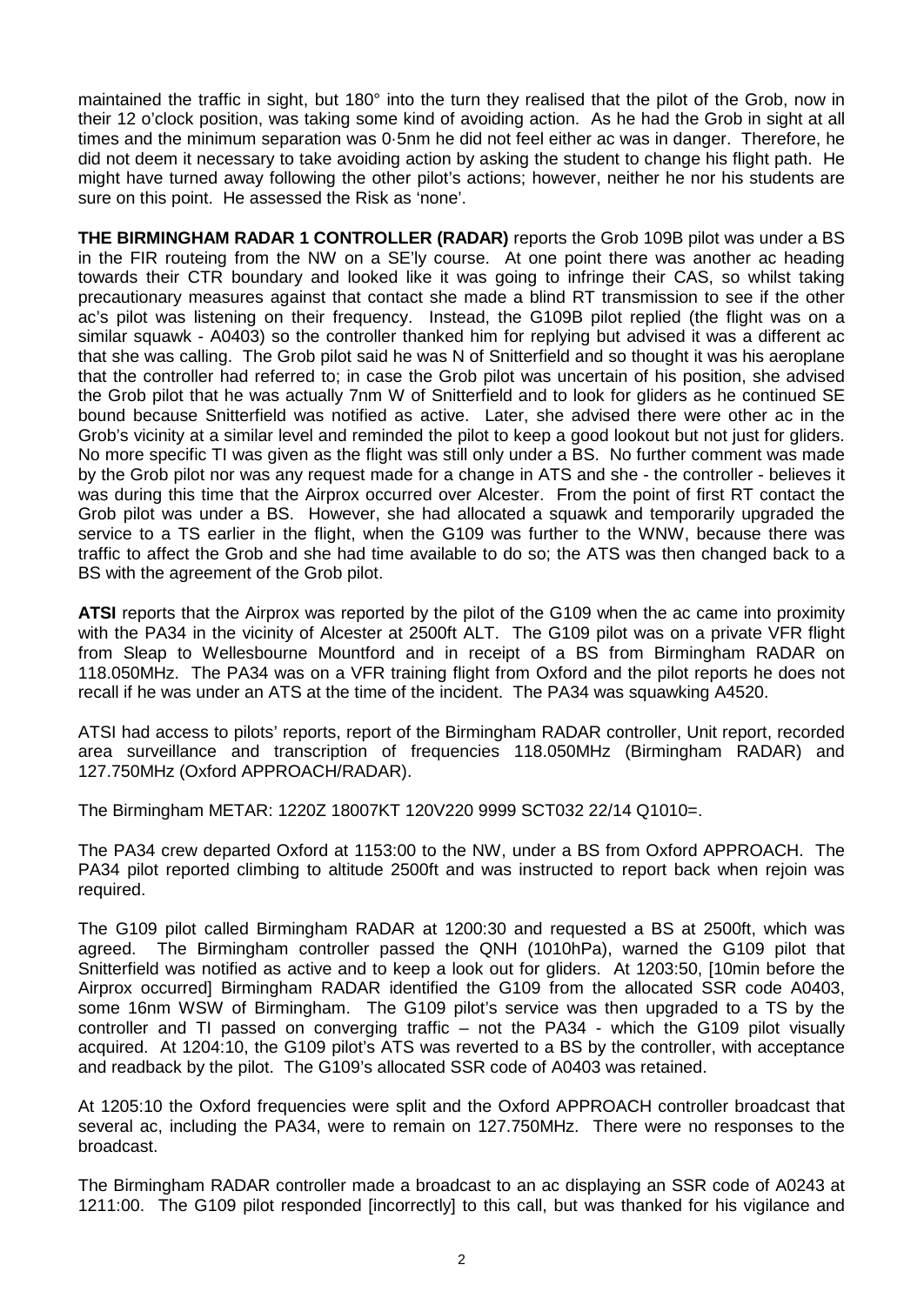informed that his G109 was now 7nm W of Snitterfield. The Birmingham controller also warned, "*you need to keep a good look out for gliders nothing showing on radar though at the moment,"* to which the pilot replied that he would keep a good look out. At 1213:00, the G109 pilot was informed by RADAR, "…*there are..another couple of contacts seen in your current area same or similar level to yourself so do keep a very good look out as well just not just for gliders."* The pilot replied, "..*we're visual one….in our 12 o'clock and..keep looking out for the other one."* The PA34 pilot's Airprox report indicated that the crew had also visually acquired the G109.

Figure 1 below shows the Clee Hill radar picture at 1213:00. The PA34 then commenced a gradual drift to the R, crossing through the G109's 12 o'clock at a range of 2nm, R to L. The G109 maintained 2500ft and the PA34 descended to 2400ft.



Figure 1: Clee Hill 1213:00 UTC

At 1213:16, the PA34, still in the G109's 12 o'clock has descended to 2300ft at a range of 1.5nm.

Figure 2 shows the Clee Hill radar picture at 1213:32. The distance between the two ac was 0.7nm and 200ft. At this time the recorded GS of the PA34 is 159kt; the G109 is 74kt.

| """xthe                        |  |
|--------------------------------|--|
| 0.7<br>0403<br>A26 4520<br>A24 |  |
| ÷<br>ó                         |  |
| ÷<br>♦                         |  |
|                                |  |

Figure 2: Clee Hill 1213:32

Minimum distance recorded by Clee Hill occurred at 1213:41 (Figure 3 below): 0.3nm/200ft.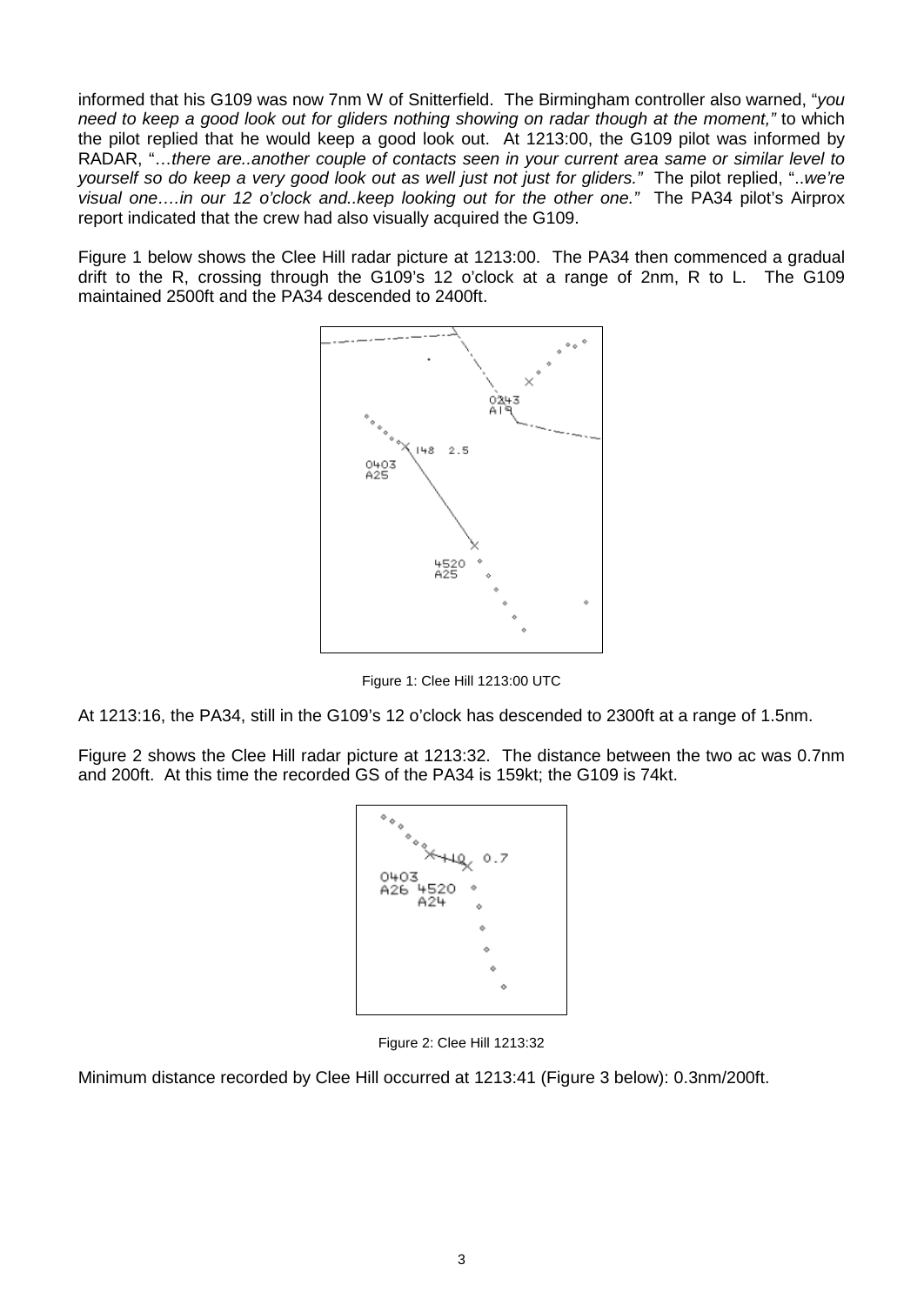

Figure 3: Clee Hill 1213:41

The PA34 then turned L behind the G109, which made a L turn (in the direction of Wellesbourne). Figure 4 below shows the Clee Hill radar picture at 1214:30; the PA34 is now 300ft below, in the G109's 5 o'clock at 1nm. The position of the ac at this time was just N of Alcester, some 10nm W of Wellesbourne Mountford in Class G airspace.



Figure 4: Clee Hill 1214:30

At 1214:50, the G109 pilot reported to Birmingham RADAR that he was approaching O/H Stratford and requested a frequency change to Wellesbourne. The G109's SSR code was changed to A7000 and the frequency change approved.

The PA34 crew called Oxford RADAR for rejoin at 1245:10.

Within Class G uncontrolled airspace, regardless of the ATS being provided, pilots are ultimately responsible for collision avoidance. Under a BS, advice and information useful for the safe and efficient conduct of flight will be passed. This may include general airspace activity information, e.g. the notified activity at Snitterfield.

Controllers with access to surveillance derived information may issue a warning to pilots if the controller considers a definite risk of collision exits. Whilst there is no evidence the Birmingham RADAR controller considered this to be the case, suitable information was passed to the G109 pilot to aid his awareness of the general airspace activity in his area. The G109 pilot acquired the PA34 visually at the time the controller passed this information.

The Airprox occurred in Class G airspace in the vicinity of Alcester when the G109 and PA34 came into proximity at an altitude of 2500ft. Both pilots were visual with each other's ac and the recorded separation was 0.3nm H/200ft V.

## **PART B: SUMMARY OF THE BOARD'S DISCUSSIONS**

Information available included reports from the pilots of both ac, transcripts of the relevant RT frequencies, radar video recordings, reports from the air traffic controllers involved and reports from the appropriate ATC authorities.